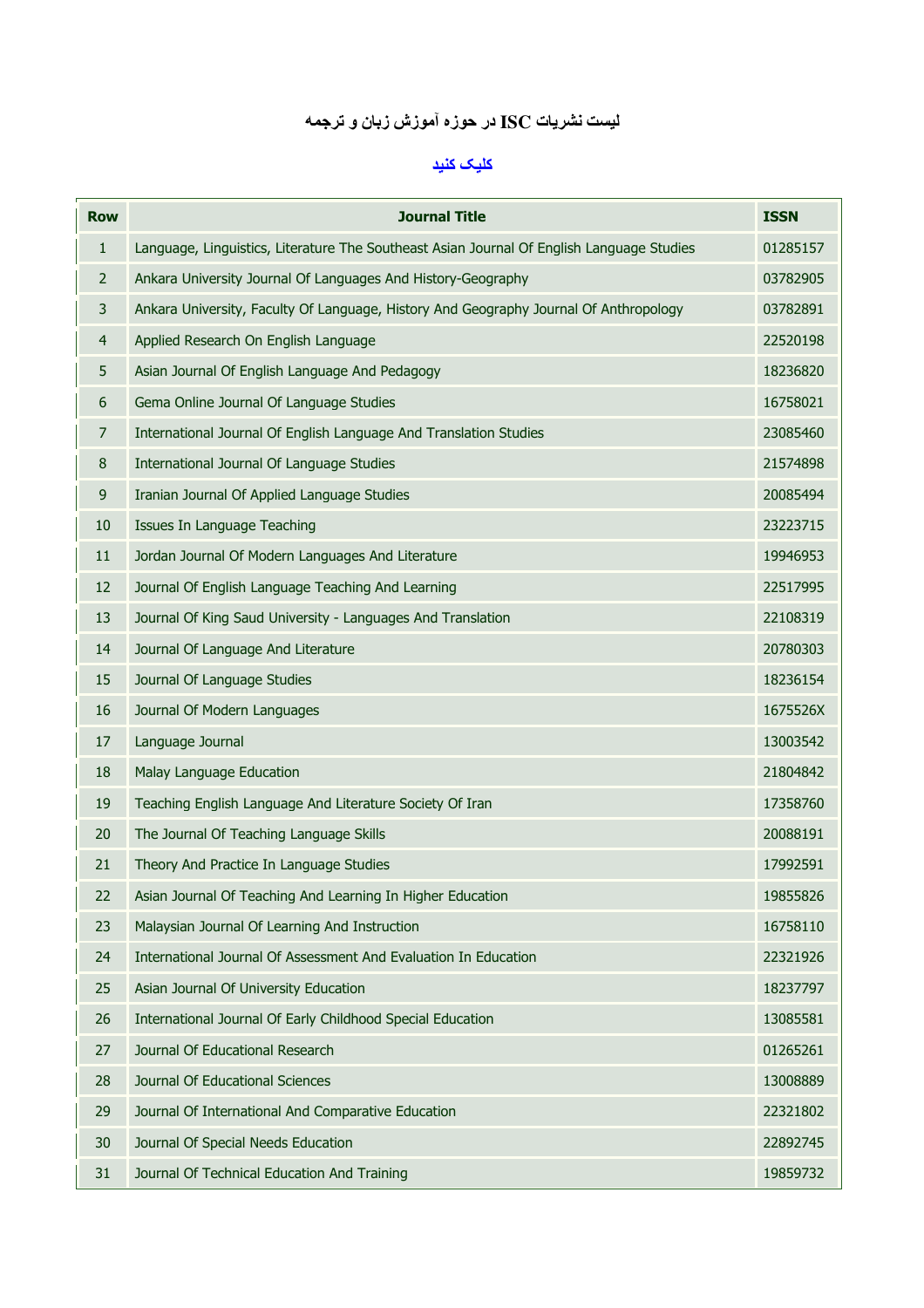| 32 | Turkish Online Journal Of Distance Education                      | 13026488 |
|----|-------------------------------------------------------------------|----------|
| 33 | The Online Journal Of Islamic Education                           | 22893016 |
| 34 | International Journal Of English Language And Translation Studies | 23085460 |

## ليست نشريات معتبر وزارت علوم در حوزه آموزش زبان و ترجمه

### کليک کنيد

### ليست نشريات **ISI -** ٢٠١۵

#### کليک کنيد

http://about.jcr.incites.thomsonreuters.com/full-titles-2015.pdf

## ليست نشريات **ISI** ) ٢٠١۵ (پيشنھادی در حوزه آموزش، يادگيری و ارزيابی زبان

#### کليک کنيد

- Child Language Teaching & Therapy

- English Teaching-Practice and Critique
- INNOVATIONS IN EDUCATION AND TEACHING INTERNATIONAL
- IRAL INTERNATIONAL REVIEW OF APPLIED LINGUISTICS IN
- LANGUAGE TEACHING
- JOURNAL OF EDUCATION FOR TEACHING
- Language Teaching
- Language Teaching Research
- Language Testing
- Language Variation and Change
- RESEARCH IN THE TEACHING OF ENGLISH
- Teachers and Teaching
- TEACHING AND TEACHER EDUCATION
- TEACHING IN HIGHER EDUCATION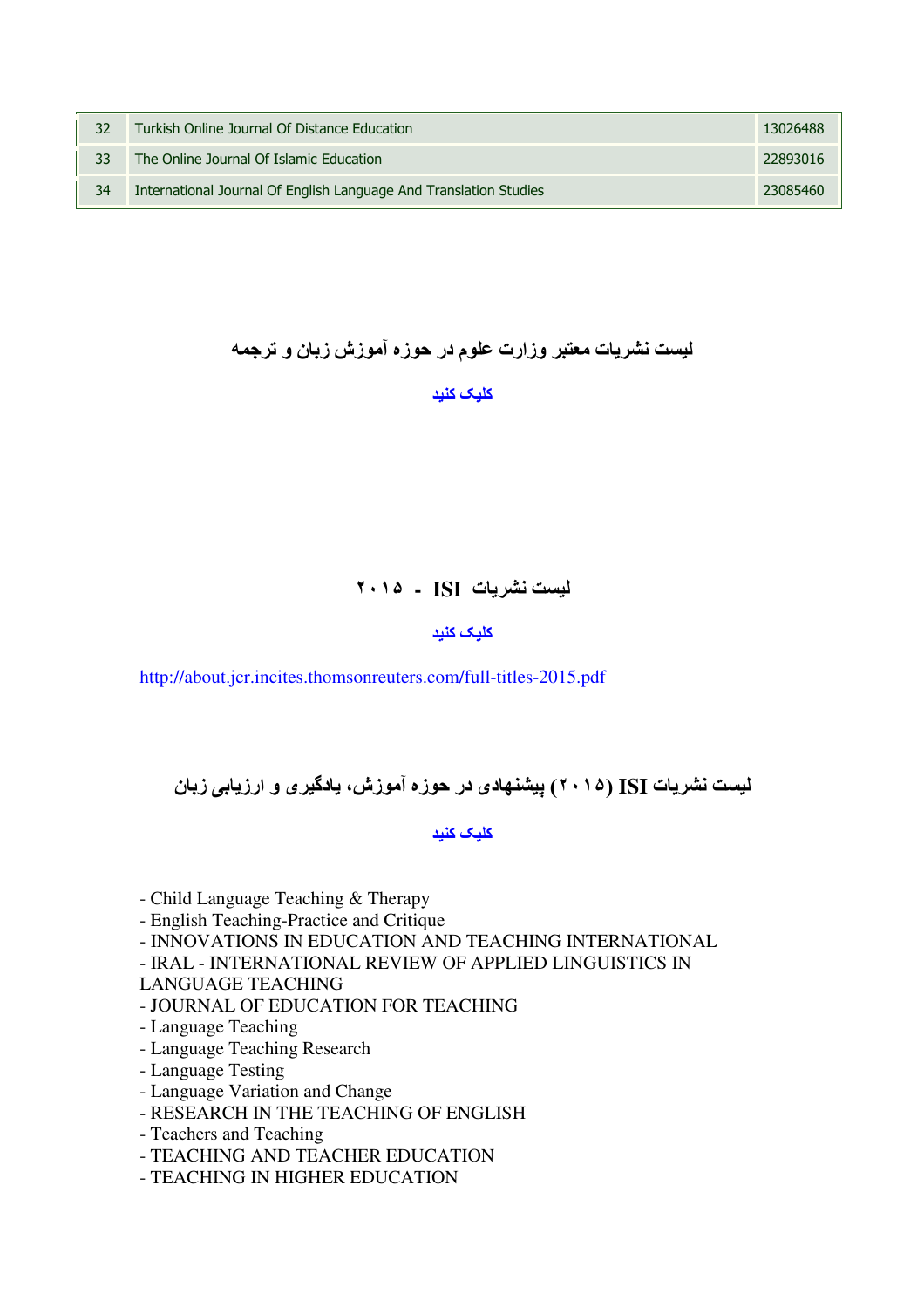- Australian Journal of Adult Learning
- Computer Assisted Language Learning
- INTERACTIVE LEARNING ENVIRONMENTS
- International Journal of Computer-Supported Collaborative Learning
- International Journal of Machine Learning and Cybernetics
- International Review of Research in Open and Distance Learning
- JOURNAL OF COMPUTER ASSISTED LEARNING

- JOURNAL OF EXPERIMENTAL PSYCHOLOGYLEARNING MEMORY AND **COGNITION** 

- JOURNAL OF MACHINE LEARNING RESEARCH
- JOURNAL OF THE LEARNING SCIENCES
- LANGUAGE LEARNING
- LANGUAGE LEARNING & TECHNOLOGY
- LEARNING & BEHAVIOR
- LEARNING & MEMORY
- LEARNING AND INDIVIDUAL DIFFERENCES
- LEARNING AND MOTIVATION
- Learning Disabilities Research & Practice
- LEARNING DISABILITY QUARTERLY
- Learning Media and Technology
- Metacognition and Learning
- Bilingualism-Language and Cognition
- English Language & Linguistics
- FORUM FOR MODERN LANGUAGE STUDIES
- Functions of Language
- JOURNAL OF CHILD LANGUAGE
- Journal of French Language Studies
- Journal of Language Identity and Education
- Journal of Language Literature and Culture
- JOURNAL OF MEMORY AND LANGUAGE
- Journal of Politeness Research-Language Behavior Culture
- JOURNAL OF SECOND LANGUAGE WRITING
- JOURNAL OF SPEECH LANGUAGE AND HEARING RESEARCH
- LANGUAGE
- LANGUAGE & COMMUNICATION
- Language Acquisition
- Language and Education
- Language and Intercultural Communication
- Language and Linguistics
- Language and Literature
- LANGUAGE AND SPEECH
- Language Assessment Quarterly
- Language Awareness
- Language Cognition and Neuroscience
- Language Culture and Curriculum
- LANGUAGE IN SOCIETY
- Language Problems & Language Planning
- Language Resources and Evaluation
- MIND & LANGUAGE
- MODERN LANGUAGE JOURNAL